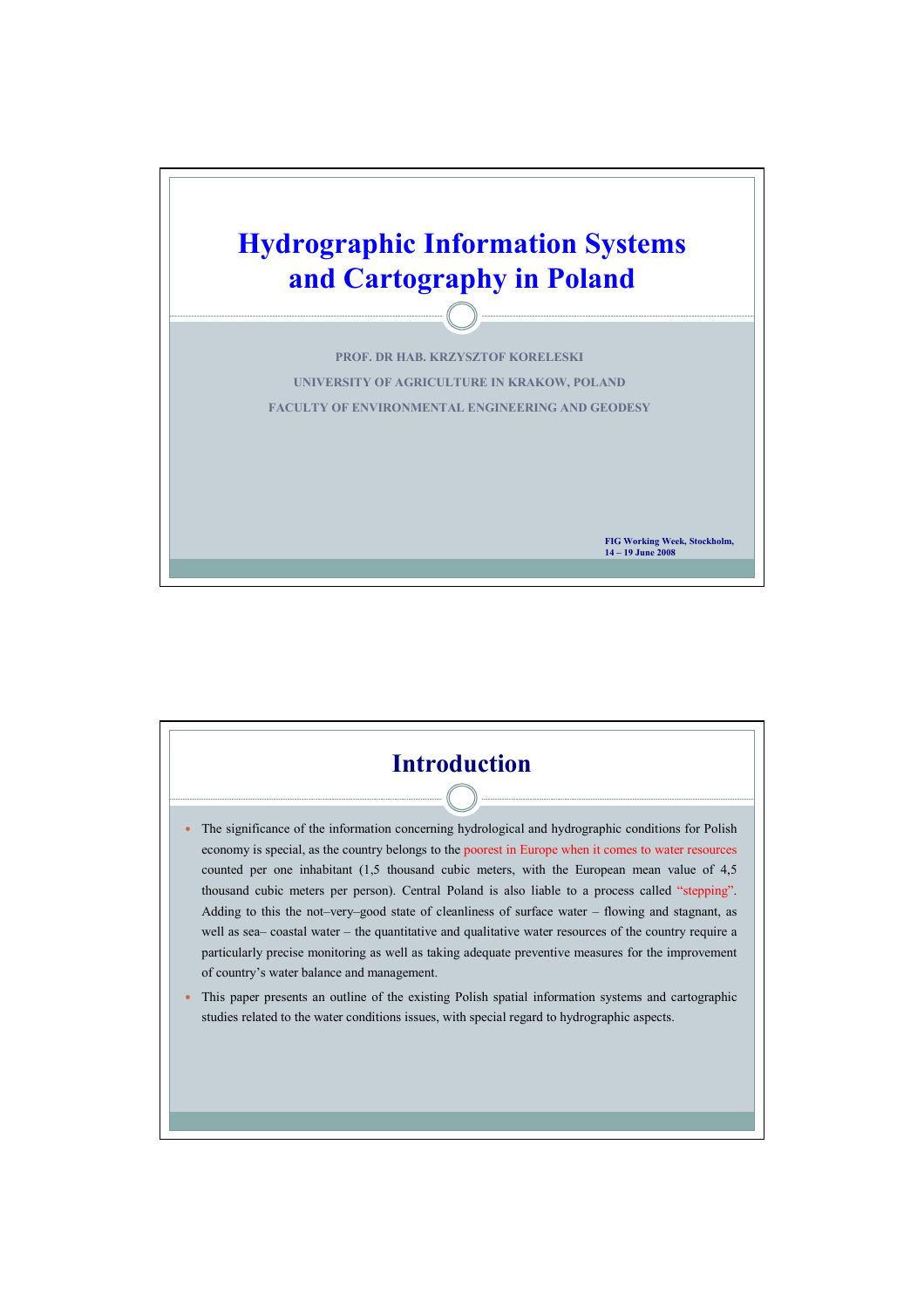

## **Information concerning water in the Spatial Information Systems in Poland:**

- information system of environmental monitoring (soils, water, air)
- − information system for the needs of the *Geological Map of Poland*
- information system for meteorology and water management
- information system for the needs of hydrographic division of the country
- information system concerning swamps and grasslands.
- The national environment monitoring system is connected with the European Environment Information and Observation Network (EIONET) which is a branch of the European Environmental Agency (EEA). The Polish EIONET structures comprise, among others, the Chief Inspectorate of Environmental Protection, the Institute of Meteorology and Water Management, the Ministry of the Environment. The EU Census Bureau (Eurostat) collects through questionnaires comprehensive information about water (water management, water protection).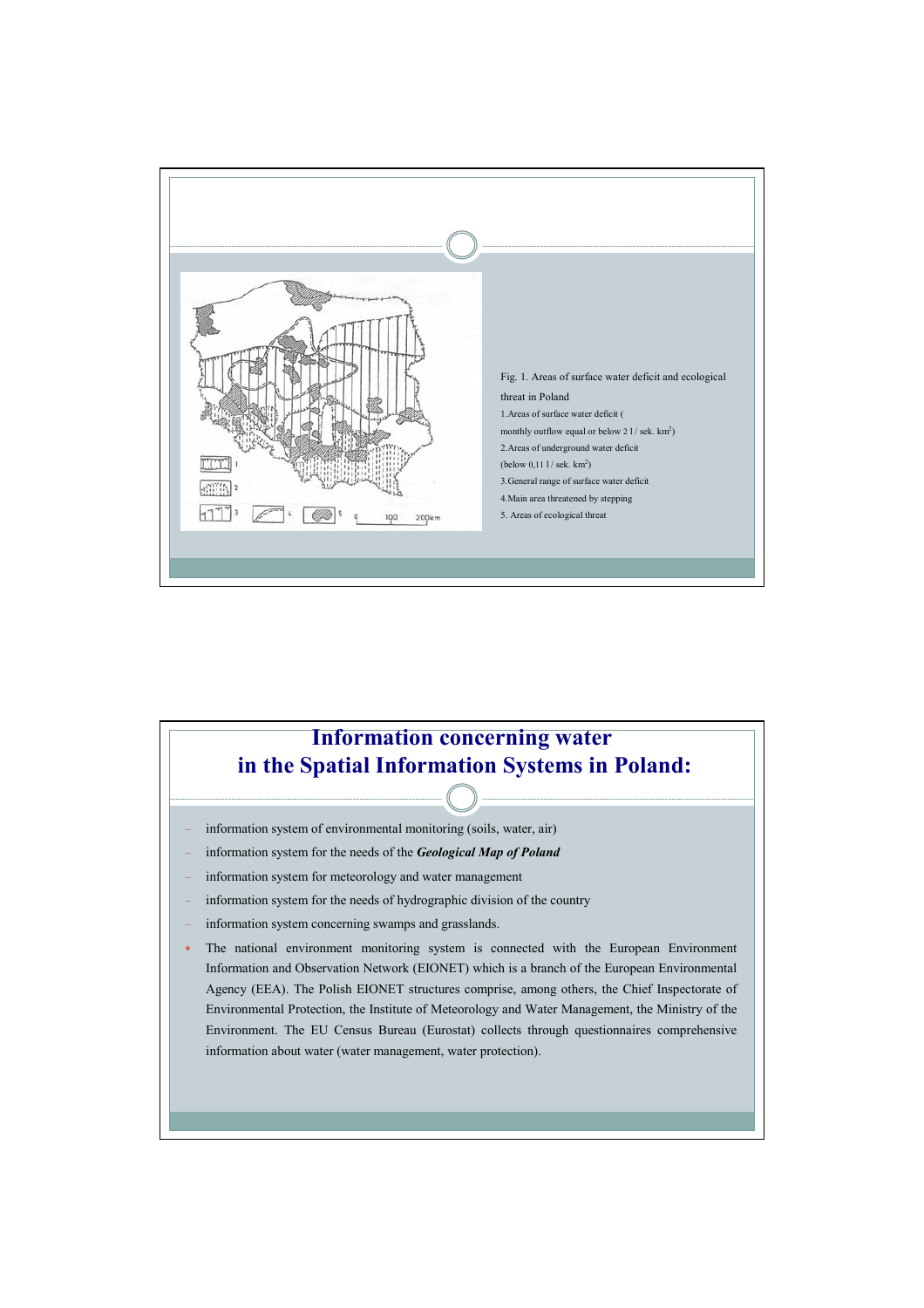

## **History of the Hydrographic Map of Poland (1: 50,000):**

- $1951 1968$ : mapping comprised 19% of country's area
- 1984: the new map began to appear on the foundation of a topographic map of the 1965 coordinate system
- 1994: the 1992 coordinate system came into use
- 2004: the vector map (VMap  $L$  2) was introduced, basing on a new technical directives GIS – 3.
- 2006: The Hydrographic Map covers 51% of the area of Poland.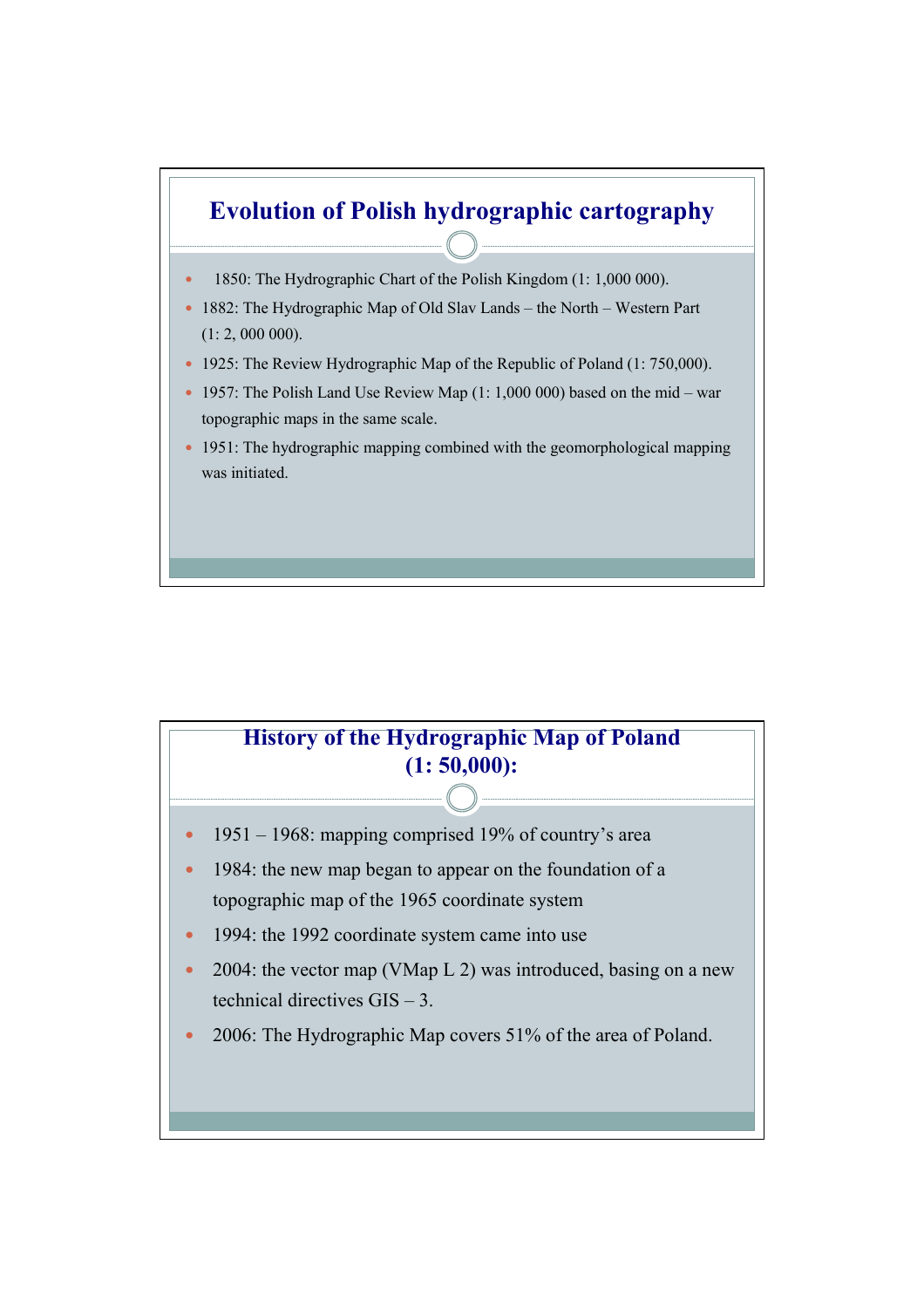## **Other chosen cartographic studies concerning hydrography:**

- 1975 1980: The Review Hydrographic Division of Poland (1: 500,000).
- 1980: The Hydrographic Division of Poland (1: 200,000).
- Since 1983: The Geological Economical Map of Poland (1: 50,000), since 1997 fulfills requirements of spatial information system – GIS.
- 1987: The Hydrological Atlas of Poland (1: 500,000).
- The Atlas of the Swamps of Poland (accomplished in the nineties) at the scale of 1: 300,000.
- 1996 2004: The Hydrogeological Map of Poland  $(1: 50,000)$
- 2005: The Atlas of the Hydrographic Division of Poland (1: 50,000).

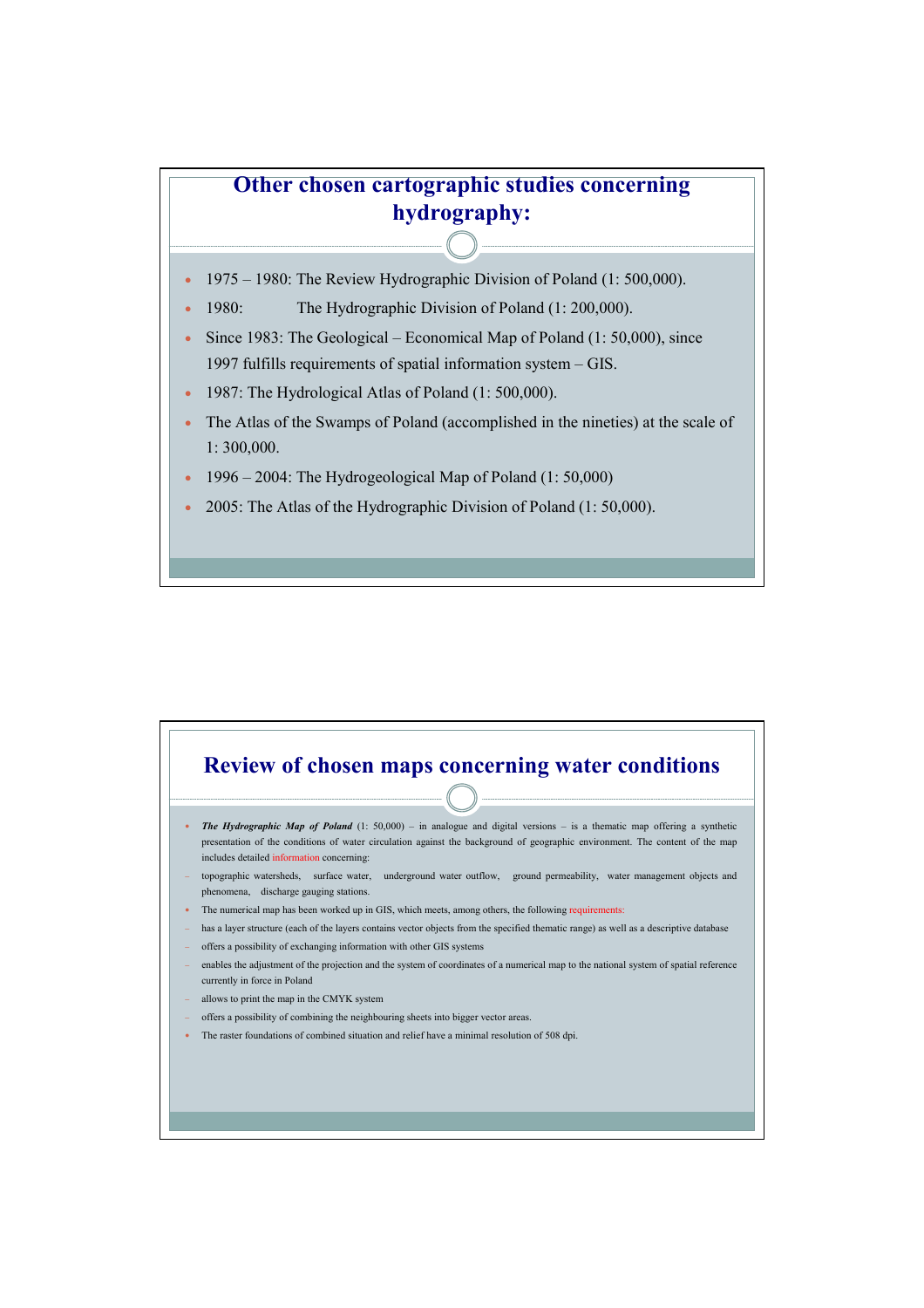

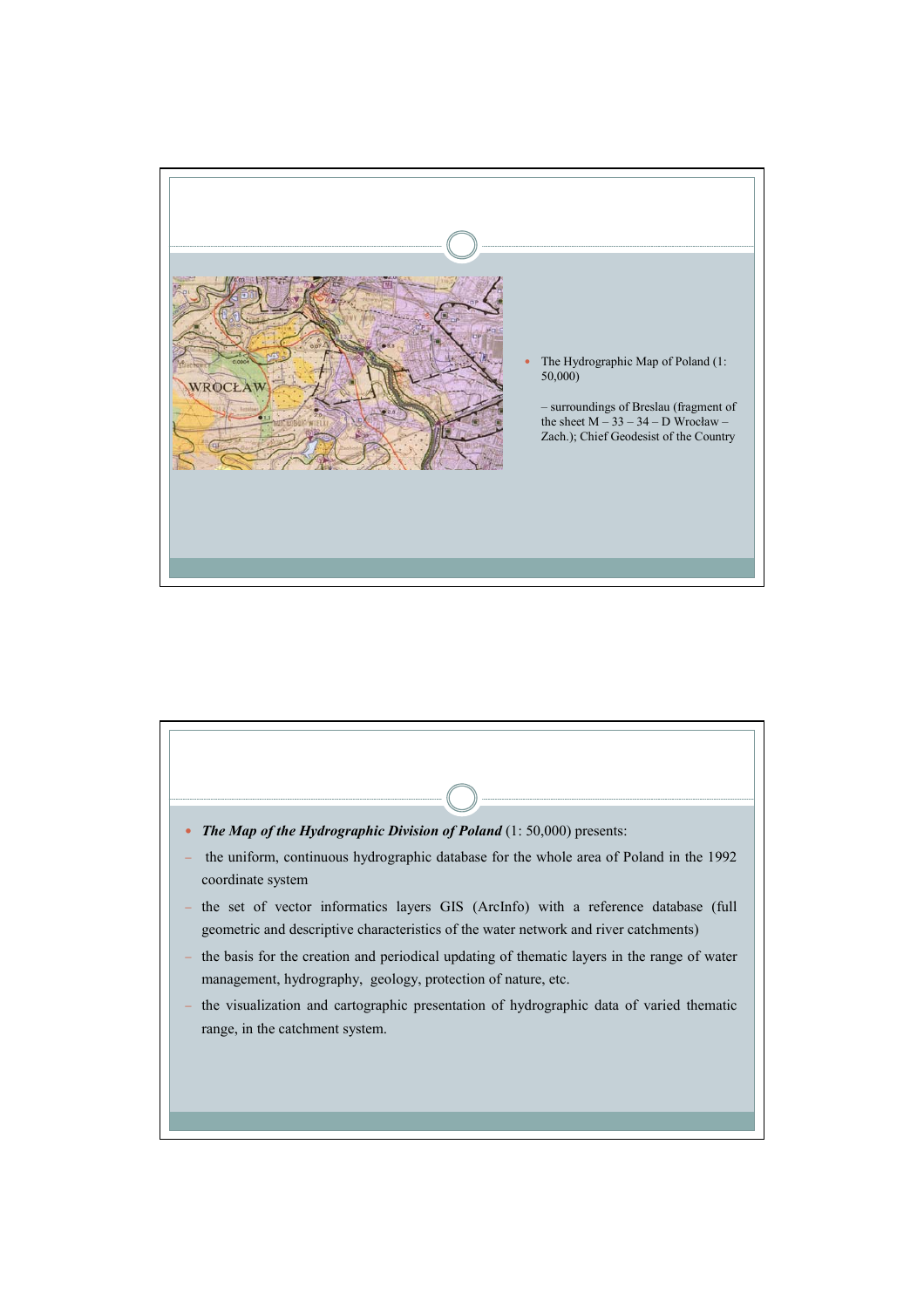

| The Sozological Map of Poland (1:50,000) presents human influence on natural environment. Works on a serial<br>$\bullet$<br>Sozological Map of Poland began in 1990.                                                                                                                                                                                                                        |
|---------------------------------------------------------------------------------------------------------------------------------------------------------------------------------------------------------------------------------------------------------------------------------------------------------------------------------------------------------------------------------------------|
| The content concerning degradation of surface water comprises information about:<br>٠                                                                                                                                                                                                                                                                                                       |
| sewage discharge (place of outflow, character) exceeding surface water contamination indices (physical, chemical,<br>bacteriological)                                                                                                                                                                                                                                                       |
| quality of surface water in gauging stations (cleanliness classes, exceeding cleanliness norms)                                                                                                                                                                                                                                                                                             |
| contamination of coastal water (river water, industrial, municipal and agricultural sewage discharge, etc.).                                                                                                                                                                                                                                                                                |
| The content referring to the <b>change in water conditions</b> concerns mainly the anthropogenic influence on the<br>$\bullet$<br>rivers and water reservoirs regime - comprising such information as:                                                                                                                                                                                      |
| swollen surface water, industrial water reservoirs, fish-breeding ponds, other artificial water reservoirs, the loss<br>of hydraulic links (long-lasting lowering of underground water surface causing, the loss of contact with river<br>water, tightly built–up river beds), anthropogenic distortions of the hydrological regime of the stream, stream<br>beds artificially transformed. |
|                                                                                                                                                                                                                                                                                                                                                                                             |
|                                                                                                                                                                                                                                                                                                                                                                                             |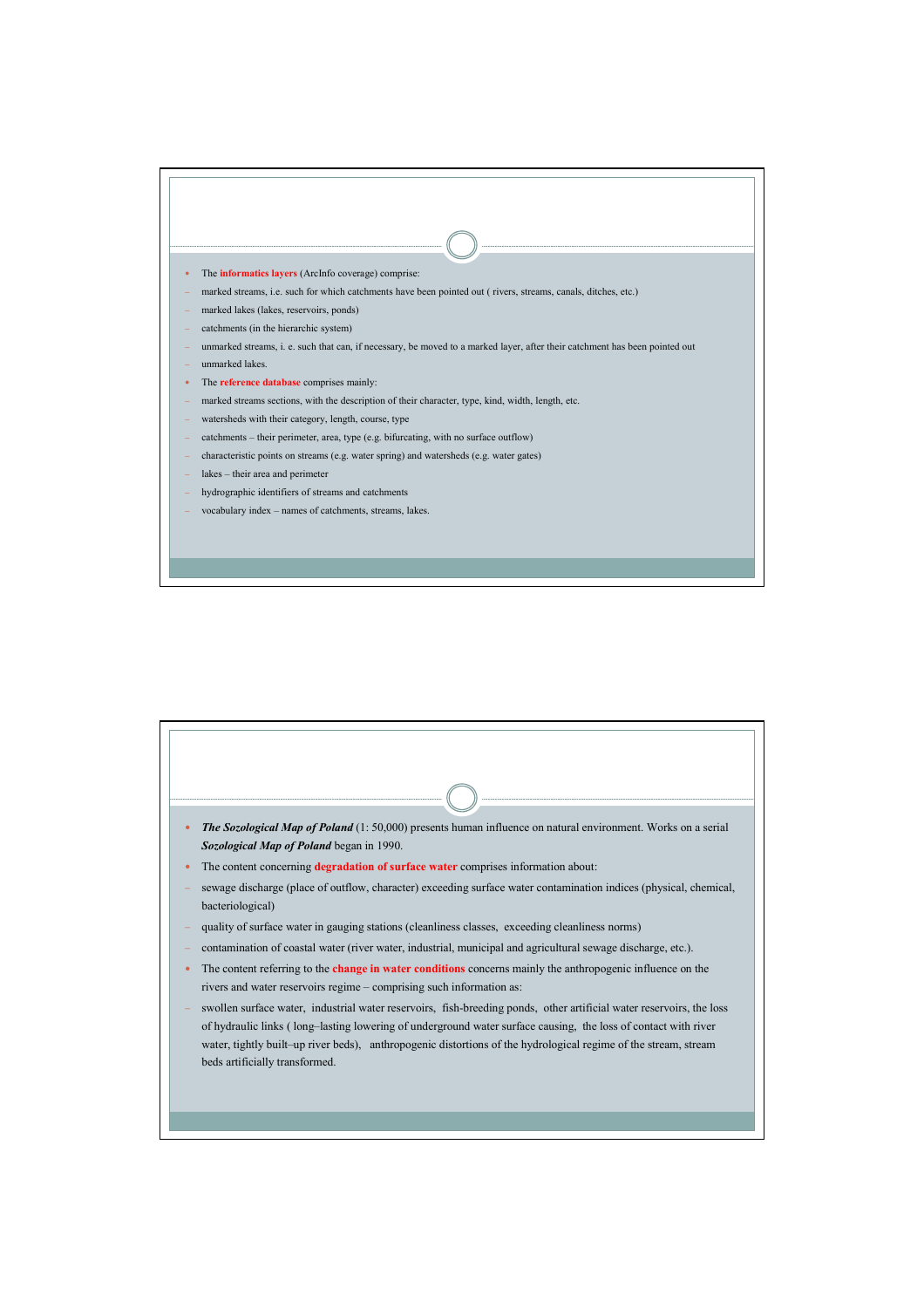

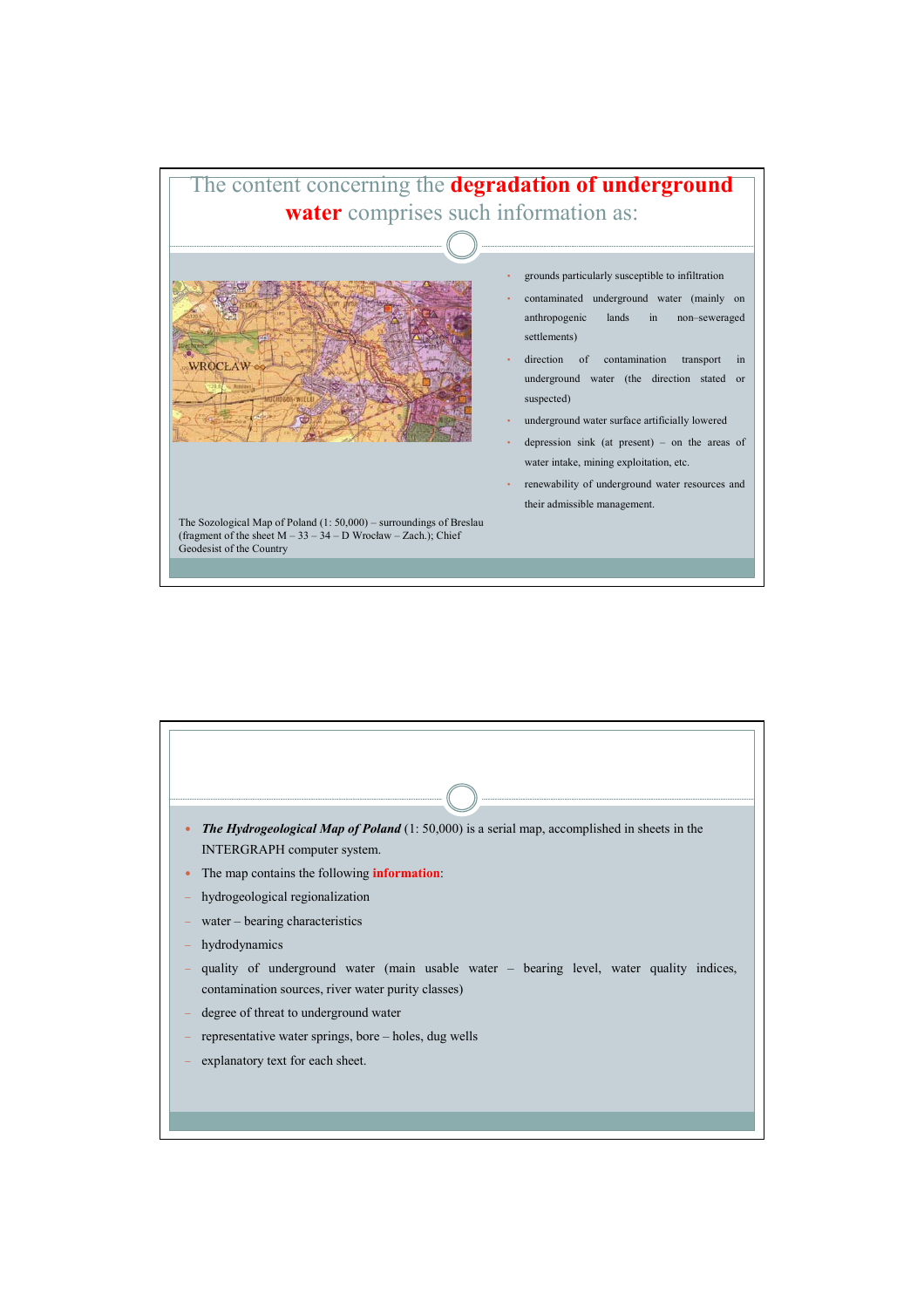